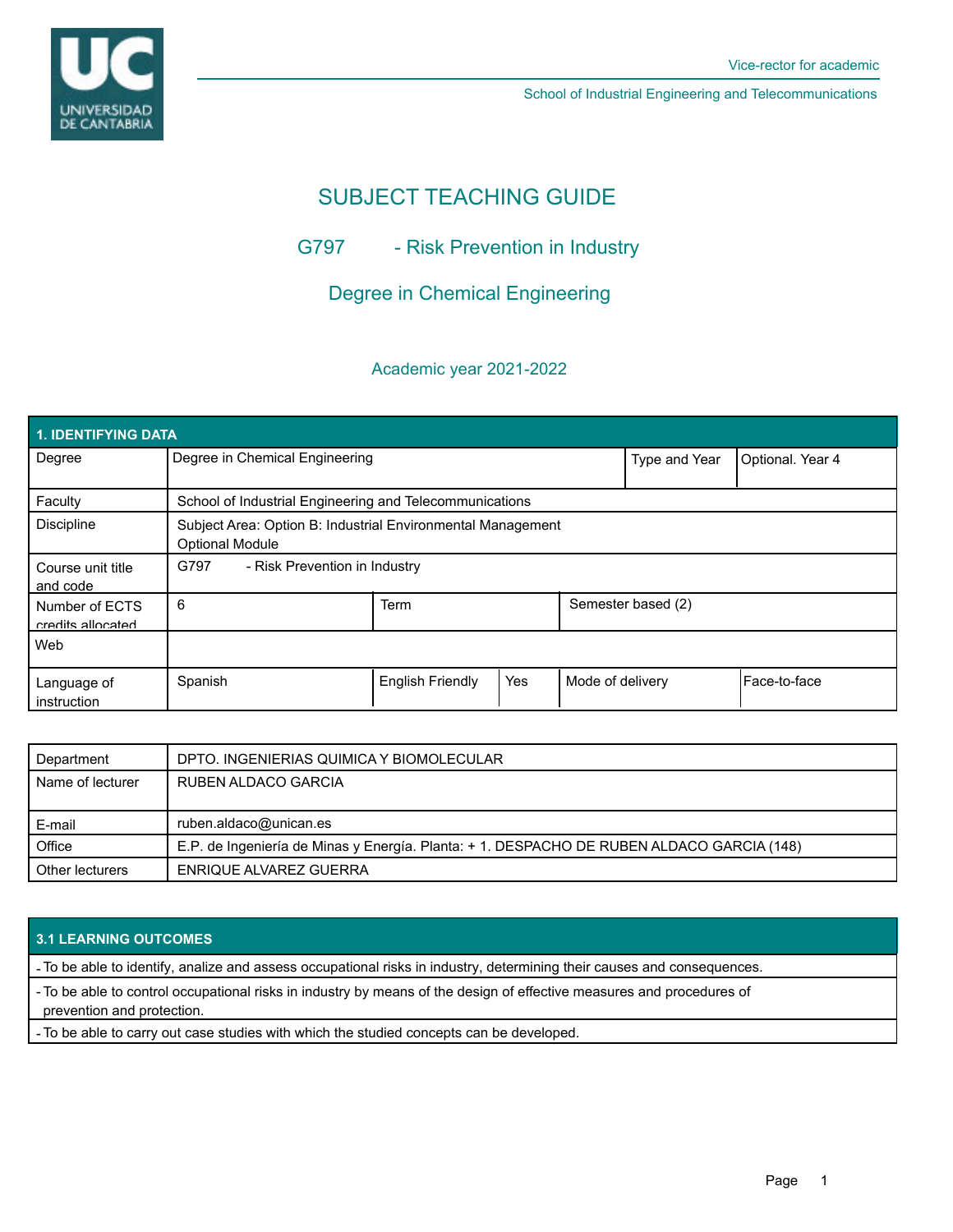

#### School of Industrial Engineering and Telecommunications

#### **4. OBJECTIVES**

Methods to identify, analize and assess risks are a very useful tool to address their detection, cause and consequences that may imply, with the purpose of preventing or minimizing these risks as well as limiting their consequences, if they cannot be eliminated.

The main objectives of this course are:

i.To identify and to measure the risks that a factory may cause to people , environment and material goods.

ii.To deduce the possible occupational risks that may occur.

iii.To determine the spatial and temporal consequences of accidents , applying certain vulnerability criteria.

iv.To analize causes of occupational risks.

v.To define prevention and protection measures and procedures to avoid the occurrence and /or to limit the consequences of occupational risks.

| <b>6. COURSE ORGANIZATION</b> |                                                                                                                                                                                                                                                           |  |  |  |  |
|-------------------------------|-----------------------------------------------------------------------------------------------------------------------------------------------------------------------------------------------------------------------------------------------------------|--|--|--|--|
| <b>CONTENTS</b>               |                                                                                                                                                                                                                                                           |  |  |  |  |
| l1                            | PART I: Occupational risk prevention and control                                                                                                                                                                                                          |  |  |  |  |
|                               | 1. Introduction to occupational risk prevention<br>1.1. Basic concepts<br>1.2. Occupational conditions and risk factors<br>1.3. Legislation on occupational risk prevention<br>1.4. Prevention at work                                                    |  |  |  |  |
| 2                             | 2. Risk identification and control associated with chemicals<br>2.1. Occupational toxicology<br>2.2. Classification, labelling and packaging of chemicals: REACH and CLP regulations<br>2.3. Measurement, assessment and control of exposure to chemicals |  |  |  |  |
| 3                             | 3. Risk identification and control associated with physical and biological agents<br>3.1. Noise, vibrations, radiations and thermal stress<br>3.2. Main biological agents                                                                                 |  |  |  |  |
| 4                             | CASE STUDY: INDUSTRIAL RISK ANALYSIS I                                                                                                                                                                                                                    |  |  |  |  |
| 5                             | PART I: Industrial risk analysis and control<br>5. Major accidents in industry<br>5.1. Major accidents<br>5.2. Fire, explosion and BLEVE<br>5.3. Toxic cloud dispersion and out-of-control reactions                                                      |  |  |  |  |
| 6                             | 6. Risk analysis<br>6.1. Risk definition, measurement and tolerance<br>6.2. Simplified method for estimating risk                                                                                                                                         |  |  |  |  |
| 17                            | 7. Hazard identification and control<br>7.1. Hazard and operability study (HAZOP)<br>7.2. Failure-tree analysis<br>7.3. Risk indexes                                                                                                                      |  |  |  |  |
| 8                             | CASE STUDY: INDUSTRIAL RISK ANALYSIS II                                                                                                                                                                                                                   |  |  |  |  |